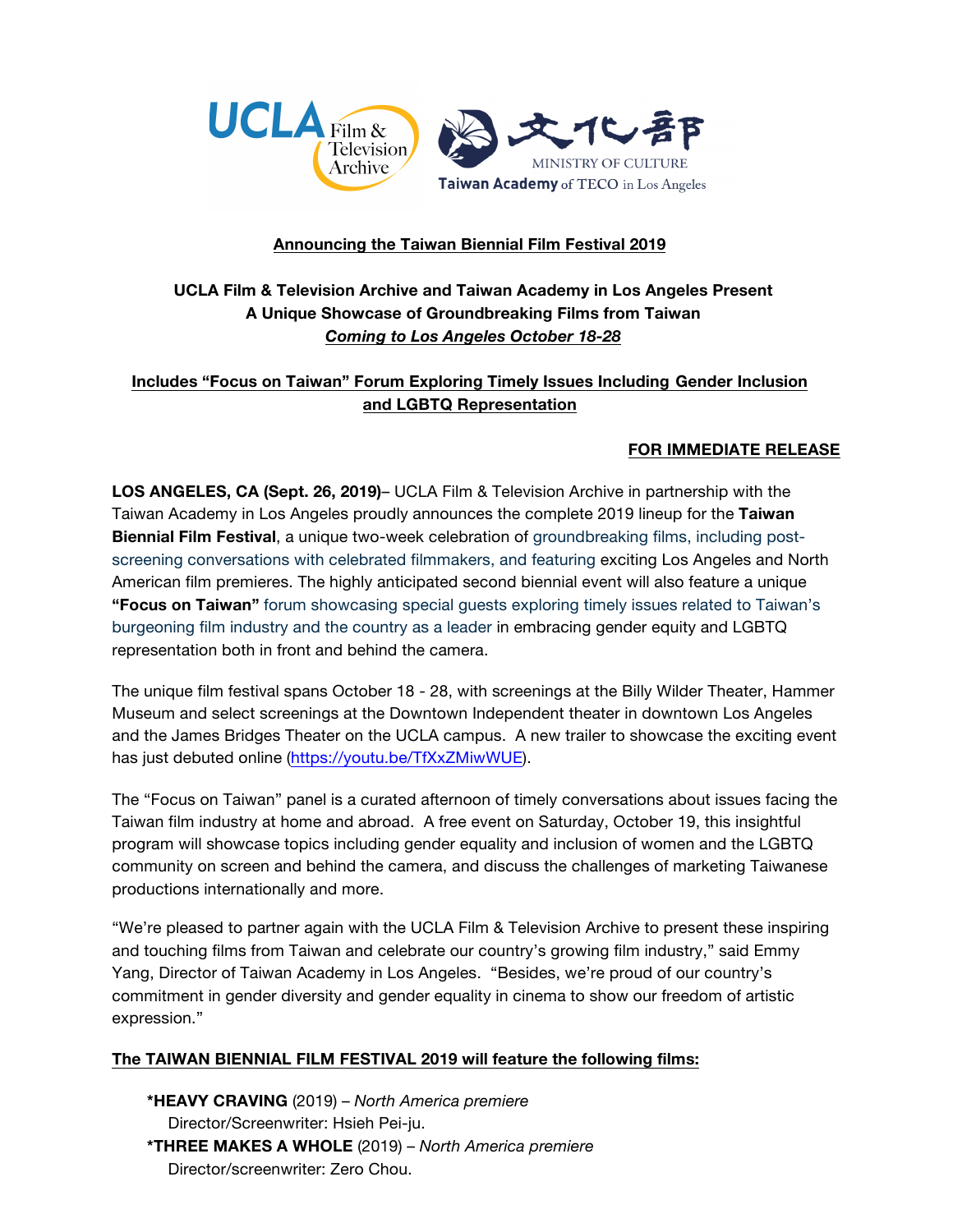**THE WILD GOOSE ON THE WING** (1979) Director: Liu Li-Li. **LAST YEAR WHEN THE TRAIN PASSED BY** (2018) - *Los Angeles premiere* Director: Huang Pang-chuan. **THE CHIEF OF THE YANGCHENG DISTRICT** Los Angeles Premiere Director: Adion Lu. **OUR YOUTH IN TAIWAN** (2018) Director: Yue Fu. **THE BOLD, THE CORRUPT AND THE BEAUTIFUL** (2017) - *Los Angeles premiere* Director/screenwriter: Yang Ya-che. **\*MISSING JOHNNY** - *Los Angeles premiere* Director/screenwriter: Huang Xi. **FATHER TO SON** *(2018) - Los Angeles premiere* Director/screenwriter: Hsiao Ya-chuan. **TEN YEARS IN TAIWAN** (2018) - *Los Angeles premiere.* Director: Hsieh Pei-Ju, Kek Huat Lau, Lekal Sumi Cilangasan, Lu Po-Shun, Rina B. Tsou. *THE GLAMOROUS BOYS OF TANG - Los Angeles premiere* Director: Su Hui-Yu. **RAINING IN THE MOUNTAIN** (1979) - *Los Angeles* restoration *premiere* Director/screenwriter: King Hu. Cast: Hsu Feng, Sun Yueh, Shih Chun. **Richard Chen: Early Works - THE ARCHER** (1963)**; THROUGH THE YEARS** (1964); **THE MOUNTAIN** (1967); **LIU PI-CHIA** (1967). Director: Richard Chen

## **\* Indicates the director of this film will be in attendance and participate in a Q&A session.**

A timeline and complete information about this exciting cross-section of films can be found on the accompanying FACT SHEET or at: <https://www.cinema.ucla.edu/events/2019/taiwan-biennial-film-festival>

## **"Focus on Taiwan" Panel Overviews:**

**"Gender Diversity in the Taiwan Film Industry"** - This conversation will bring together the Biennial curators, filmmakers, producers and other invited critics and scholars to discuss the current state of gender diversity in the Taiwan film industry. On screen representation, as exemplified, in part, by the Biennial selections, as well as related statistics on behind-thescenes participation will provide a foundation for the conversation.

**"Marketing Taiwanese Cinema Beyond Taiwan**" - This panel will bring together producers, distributors, filmmakers and marketing executives to discuss the strategies and opportunities for selling Taiwanese films in the America market and elsewhere. The discussion will focus on theatrical marketing models but also on the potential to build new audiences for Taiwanese film through new distribution platforms including streaming services.